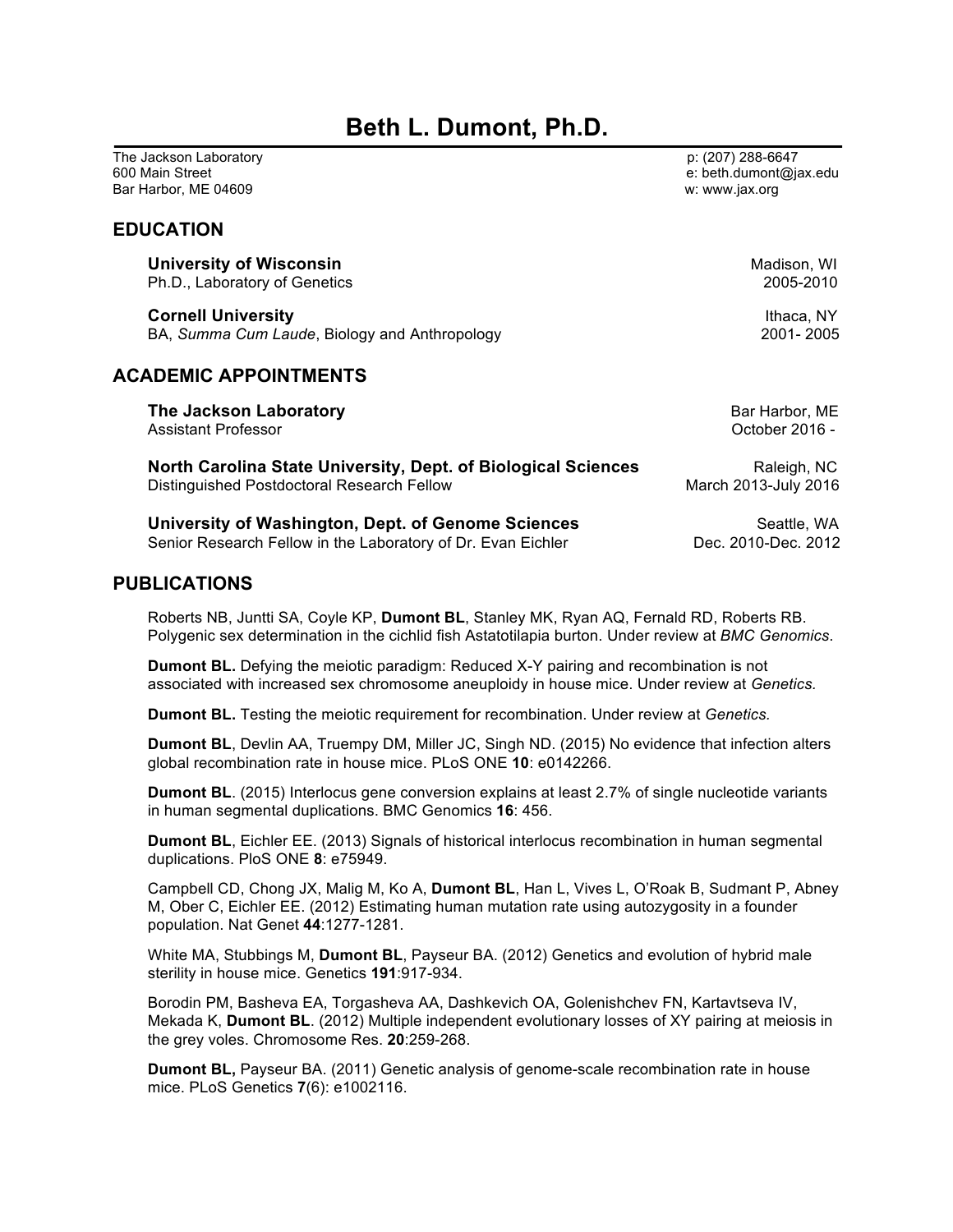## **PUBLICATIONS (cont.)**

**Dumont BL**, Payseur BA. (2011) Evolution of the genomic recombination rate in murid rodents. Genetics **187**:643-657.

**Dumont BL**, White MA, Steffy B, Wiltshire T, Payseur BA. (2011) Extensive recombination rate variation in the house mouse species complex inferred from genetic linkage maps. Genome Res. **21**:114-125.

Wong AK, Ruhe AL, **Dumont BL**, Robertson KR, Guerrero G, Shull SM, Ziegle JS, Millon LV, Broman KW, Payseur BA, Neff MW. (2010) A comprehensive linkage map of the dog genome. Genetics **184**:595-605.

Cox A, Ackert-Bicknell C, **Dumont BL**, Ding Y, Bell, JT, Brockmann GA, Wergedal JE, Bult C, Paigen B, Flint J, Tsaih S-W, Churchill GA, Broman KW. (2009) A new standard genetic map for the laboratory mouse. Genetics **182**: 1335-1344.

**Dumont BL,** Broman KW, Payseur BA. (2009) Variation in genomic recombination rates among heterogeneous stock mice. Genetics **182**: 1345-1349.

**Dumont BL**, Payseur BA. (2008) Evolution of the genomic rate of recombination in mammals. Evolution **62**: 276-294.

Fiumera AC, **Dumont BL**, Clark AG. (2007) Associations between sperm competition and natural variation in male reproductive genes on the third chromosome of *Drosophila melanogaster*. Genetics **176**: 1245-1260.

Fiumera AC, **Dumont BL**, Clark AG. (2006) Natural variation in male-induced 'cost-of- mating' and allele-specific association with male reproductive genes in *Drosophila melanogaster*. Phil. Trans. R. Soc. B **361**: 355-361.

Fiumera AC, **Dumont BL**, Clark AG. (2005) Sperm competitive ability in *Drosophila melanogaster* associated with variation in male reproductive proteins. Genetics **169**: 243-257.

## **RESEARCH GRANTS AND FELLOWSHIPS**

| K99/R00 Pathway to Independence Award<br>National Institute of General Medical Sciences, National Institutes of Health<br>Mechanisms of Recurrent, Parallel Loss of X/Y Pairing and Recombination at Meiosis in Voles                  | 2014-2016<br>GM110332 |
|----------------------------------------------------------------------------------------------------------------------------------------------------------------------------------------------------------------------------------------|-----------------------|
| Estimated Total Award Amount: \$914,427 (\$164,395 awarded in K99-phase)<br>University of Washington Genome Sciences Training Grant Postdoctoral Fellowship<br>National Human Genome Research Institute, National Institutes of Health | 2011-2012             |

| Doctoral Dissertation Improvement Grant, Co-PI<br><b>National Science Foundation</b><br>The Genetic Basis of Recombination Rate Variation in House Mice<br>Total Award Amount: \$15,000 | 2009-2010<br>DEB 0909779 |
|-----------------------------------------------------------------------------------------------------------------------------------------------------------------------------------------|--------------------------|
| <b>Graduate Research Fellowship</b>                                                                                                                                                     | 2007-2010                |

National Science Foundation

**University of Wisconsin Genome Science Training Program Pre-doctoral Fellowship** National Human Genome Research Institute, National Institutes of Health (*declined*) 2007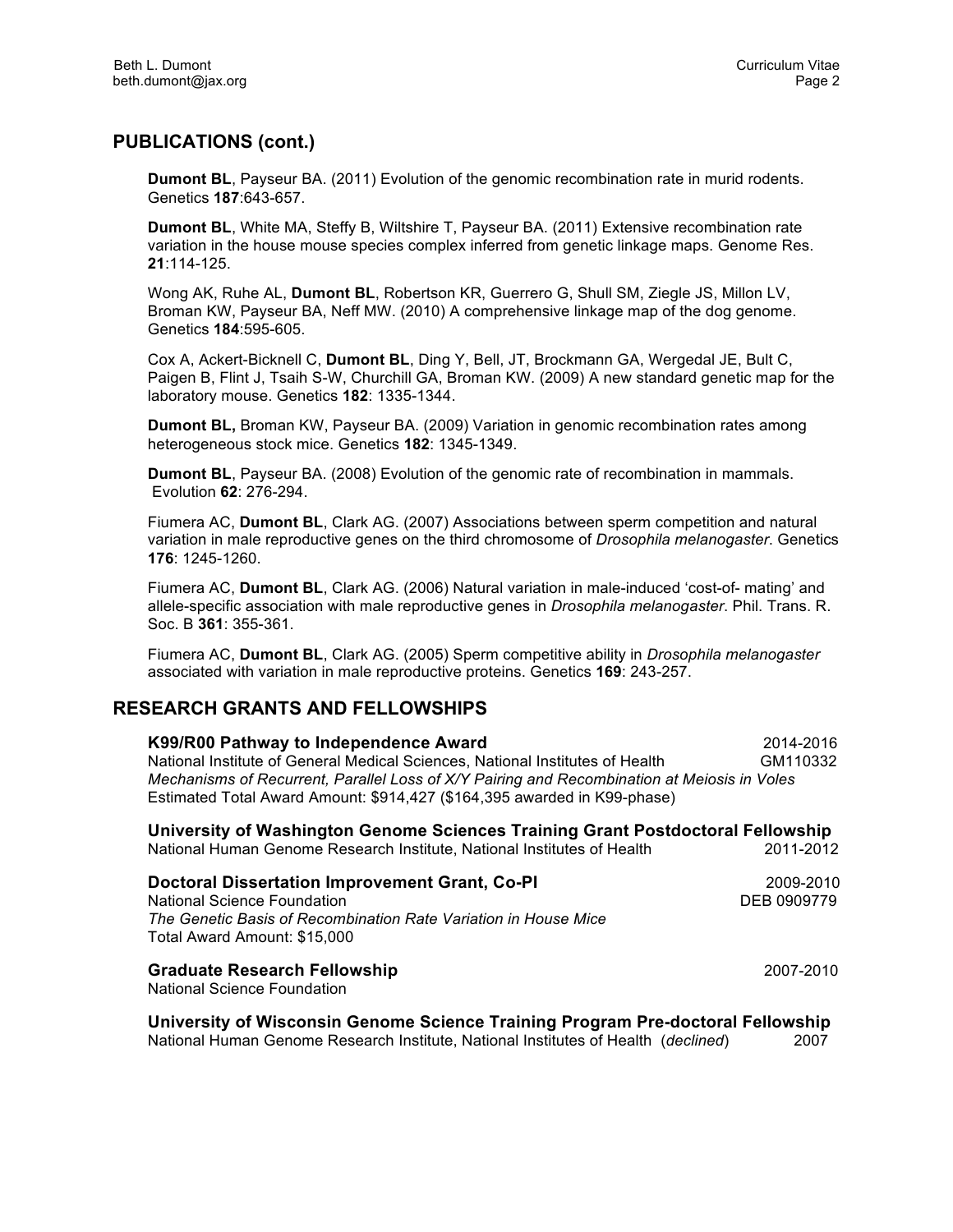## **HONORS AND AWARDS**

| <b>Conference Travel Awards</b><br>The Allied Genetics Conference, the Genetics Society of America, Orlando, FL<br>Meeting of the Society for Molecular Biology and Evolution, Chicago, IL<br>$\bullet$<br>Annual President's Symposium for the American Genetics Association, Iowa City, IA<br>$\bullet$                                                                      | 2016<br>2013<br>2009                                        |
|--------------------------------------------------------------------------------------------------------------------------------------------------------------------------------------------------------------------------------------------------------------------------------------------------------------------------------------------------------------------------------|-------------------------------------------------------------|
| Phi Beta Kappa                                                                                                                                                                                                                                                                                                                                                                 | 2005-current                                                |
| The Jackson Laboratory Summer Student Program<br>Mentored by Dr. Malcolm Lyons in Dr. Beverly Paigen's Laboratory                                                                                                                                                                                                                                                              | 2002                                                        |
| <b>Cornell University Dean's List, all semesters</b>                                                                                                                                                                                                                                                                                                                           | 2001-2005                                                   |
| <b>LEADERSHIP AND SERVICE</b>                                                                                                                                                                                                                                                                                                                                                  |                                                             |
| <b>Review Panels</b><br>National Science Foundation, Graduate Research Fellowship Program, Genetics and<br>$\bullet$<br><b>Proteomics Panel</b>                                                                                                                                                                                                                                | 2016                                                        |
| <b>Ad hoc Grant Reviewer</b><br><b>National Science Foundation</b><br><b>Israeli Science Foundation</b><br>$\bullet$                                                                                                                                                                                                                                                           | 2015<br>2010                                                |
| <b>Peer Reviewer</b><br>Genome Research, PLoS Genetics, American Journal of Human Genetics, Genetics,<br>Evolution, Proceedings of the Royal Society of London, PLoS ONE, BMC Genomics, BMC<br>Evolutionary Biology, Journal of Heredity, Chromosoma                                                                                                                           | 2008-current                                                |
| <b>Evolution Coordinating Committee Member, University of Wisconsin</b>                                                                                                                                                                                                                                                                                                        | 2008-2010                                                   |
| <b>Professional Society Member</b><br>American Genetic Association<br>Society for the Study of Evolution<br>Society for Molecular Biology and Evolution<br>$\bullet$                                                                                                                                                                                                           | 2011-current<br>2006-current<br>2007-current                |
| <b>TEACHING AND MENTORING</b>                                                                                                                                                                                                                                                                                                                                                  |                                                             |
| <b>Guest Lecturer</b><br>Human and Biomedical Genetics (GEN 441/541), North Carolina State University<br>Cytogenetics<br>General Genetics (GEN 466), University of Wisconsin<br>$\bullet$<br><b>Evolutionary Genetics</b>                                                                                                                                                      | <b>Fall 2015</b><br><b>Fall 2006</b>                        |
| <b>Course Instructor, Creative Retirement Institute, Edmonds Community College</b><br><b>Recent Headlines in Genetics Research</b>                                                                                                                                                                                                                                             | 2012                                                        |
| <b>Undergraduate Research Mentor</b><br>Dana Truempy, North Carolina State University<br>Wesley Sayres, North Carolina State University<br>$\bullet$<br>Erin O'Flanagan, University of Wisconsin<br>$\bullet$<br>Maxine Lam, University of Wisconsin<br>$\bullet$<br><b>Public outreach lecture, University of Wisconsin</b><br>Genetic Recombination, Meiosis, and Aneuploidy | 2014-2016<br>2013<br>2009-2010<br>2008-2009<br>October 2008 |